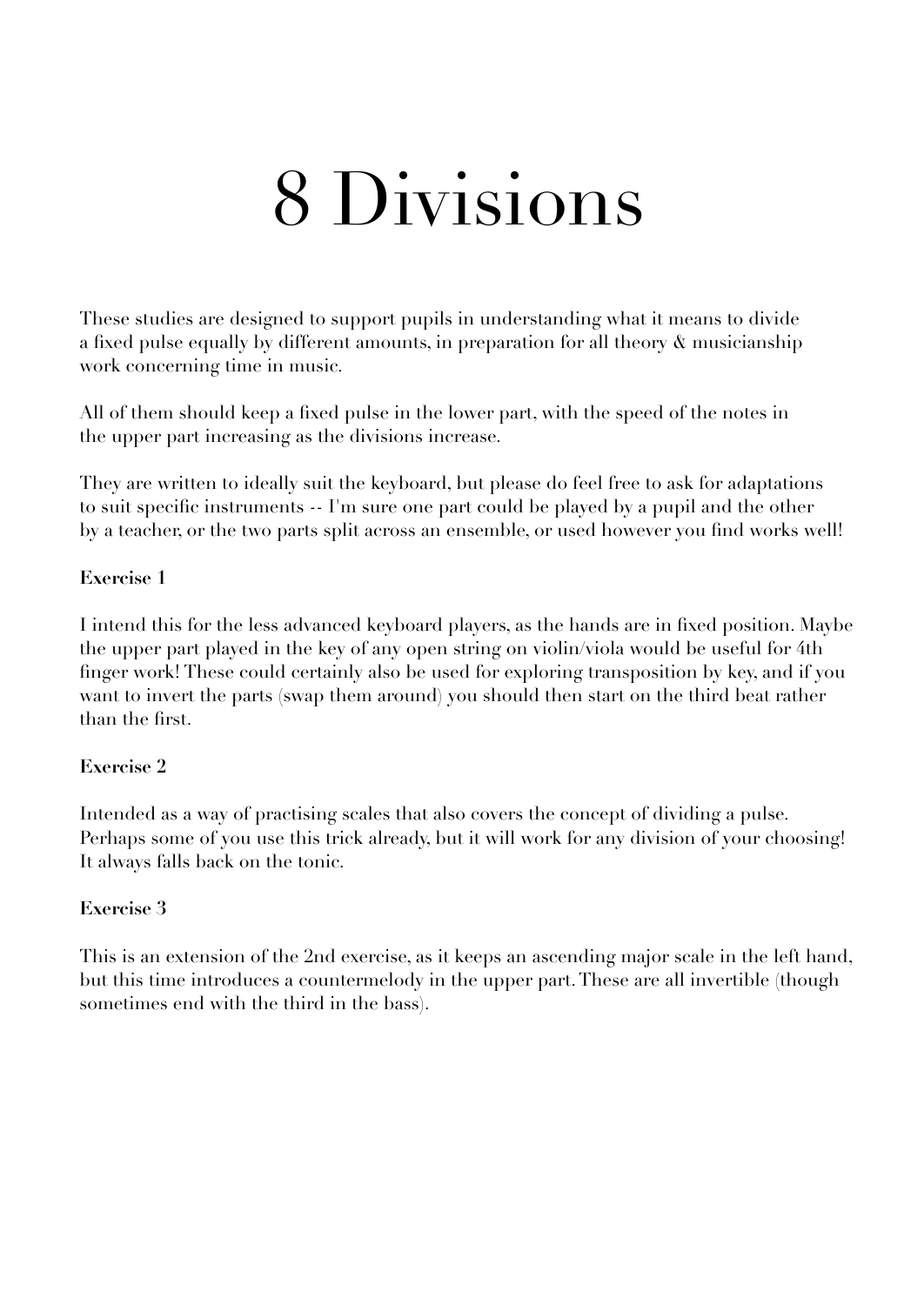8 Divisions - Development Draft - 10.09.20 *for use by teachers and pupils of Sheffield Music Academy*

## , Divisions of a Pulse

### EXERCISE 1

Daniel Saleeb









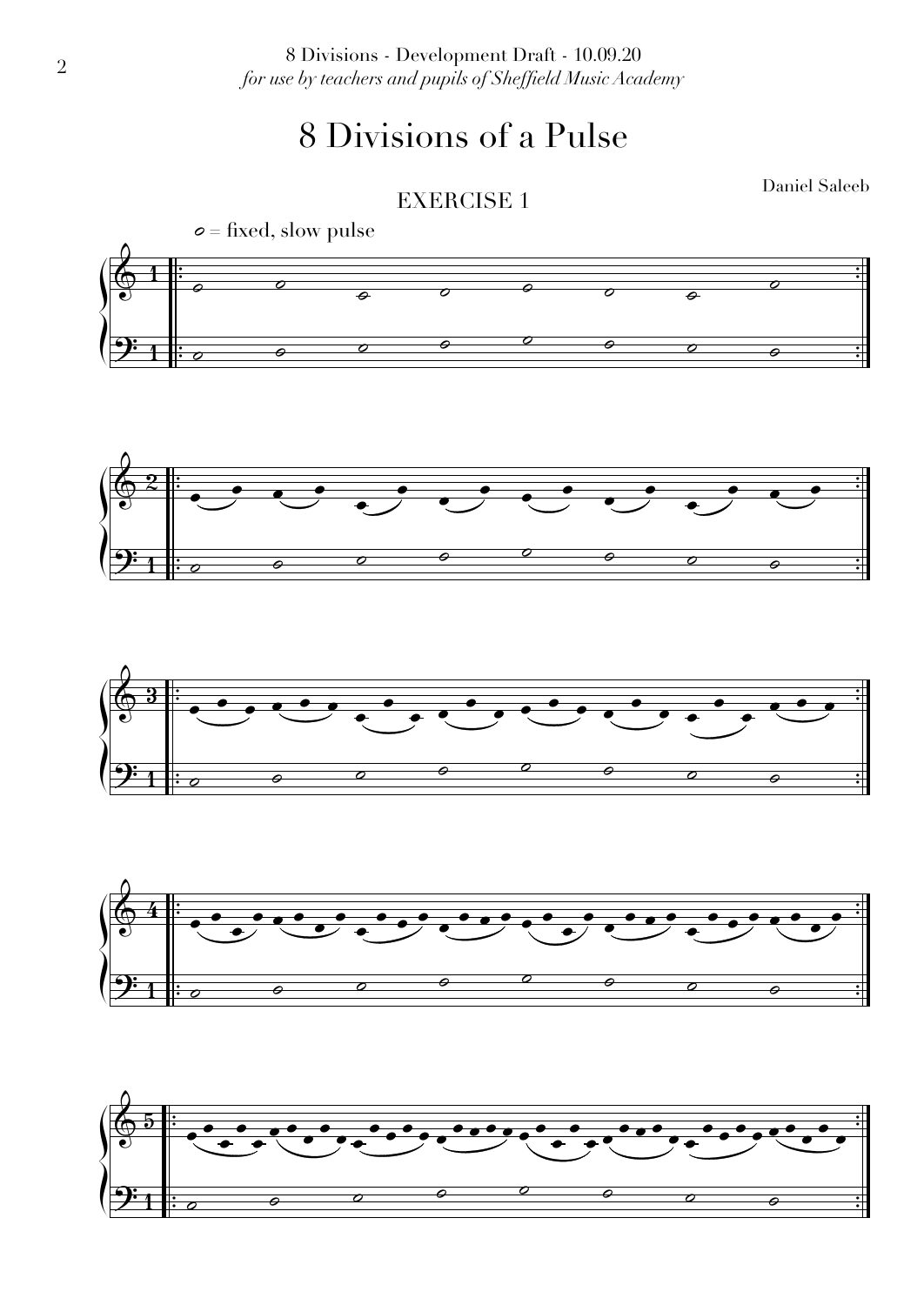











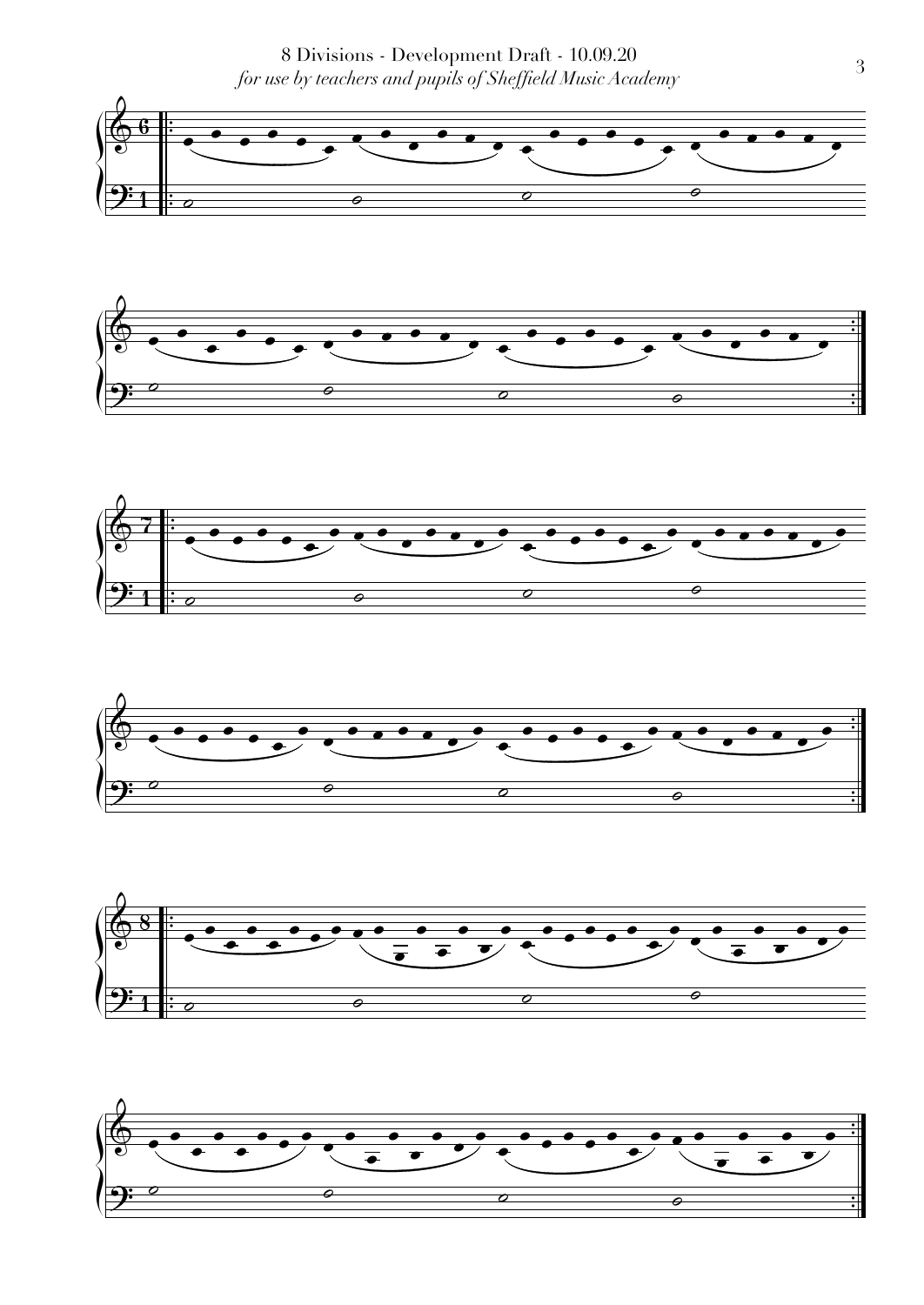

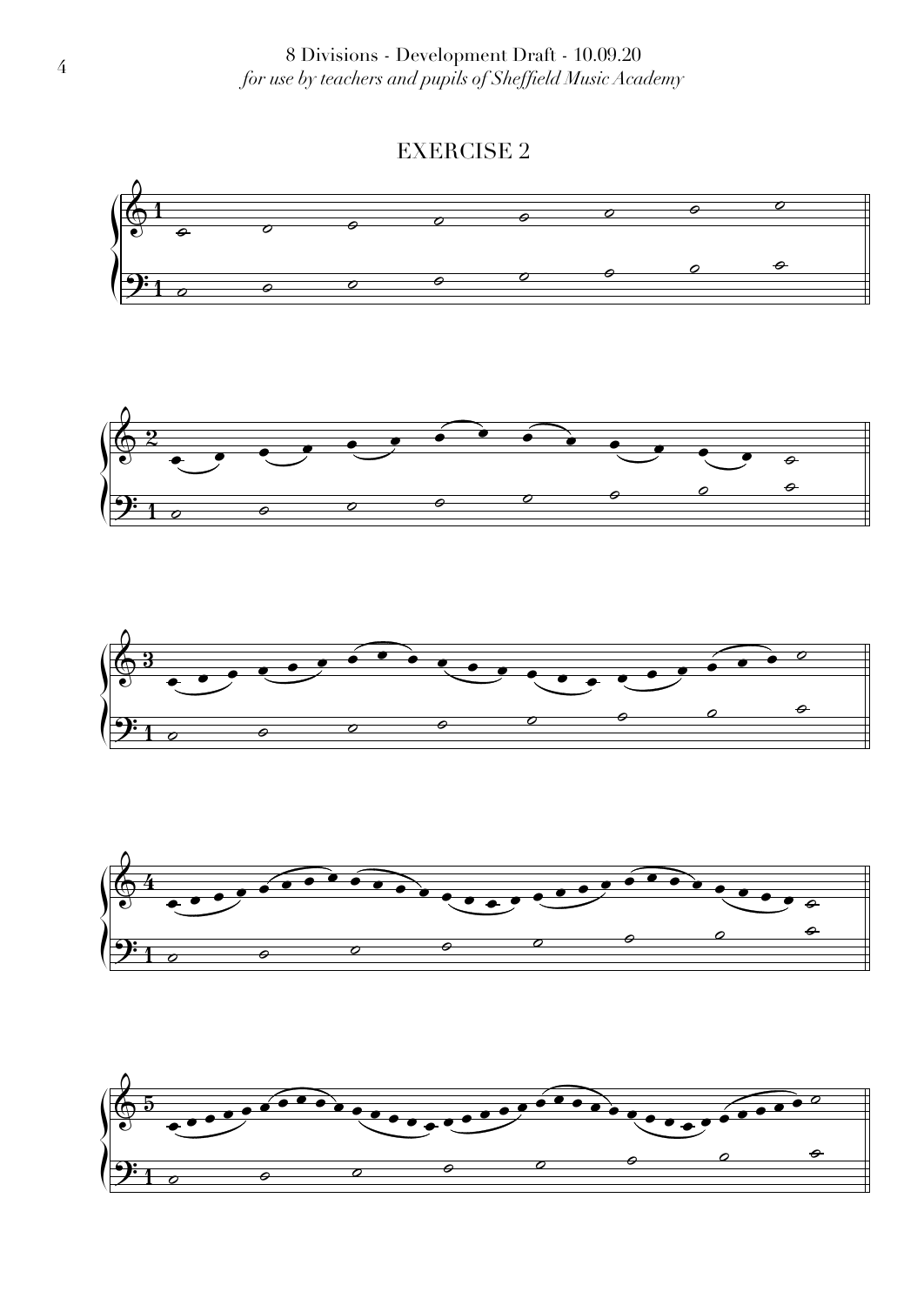











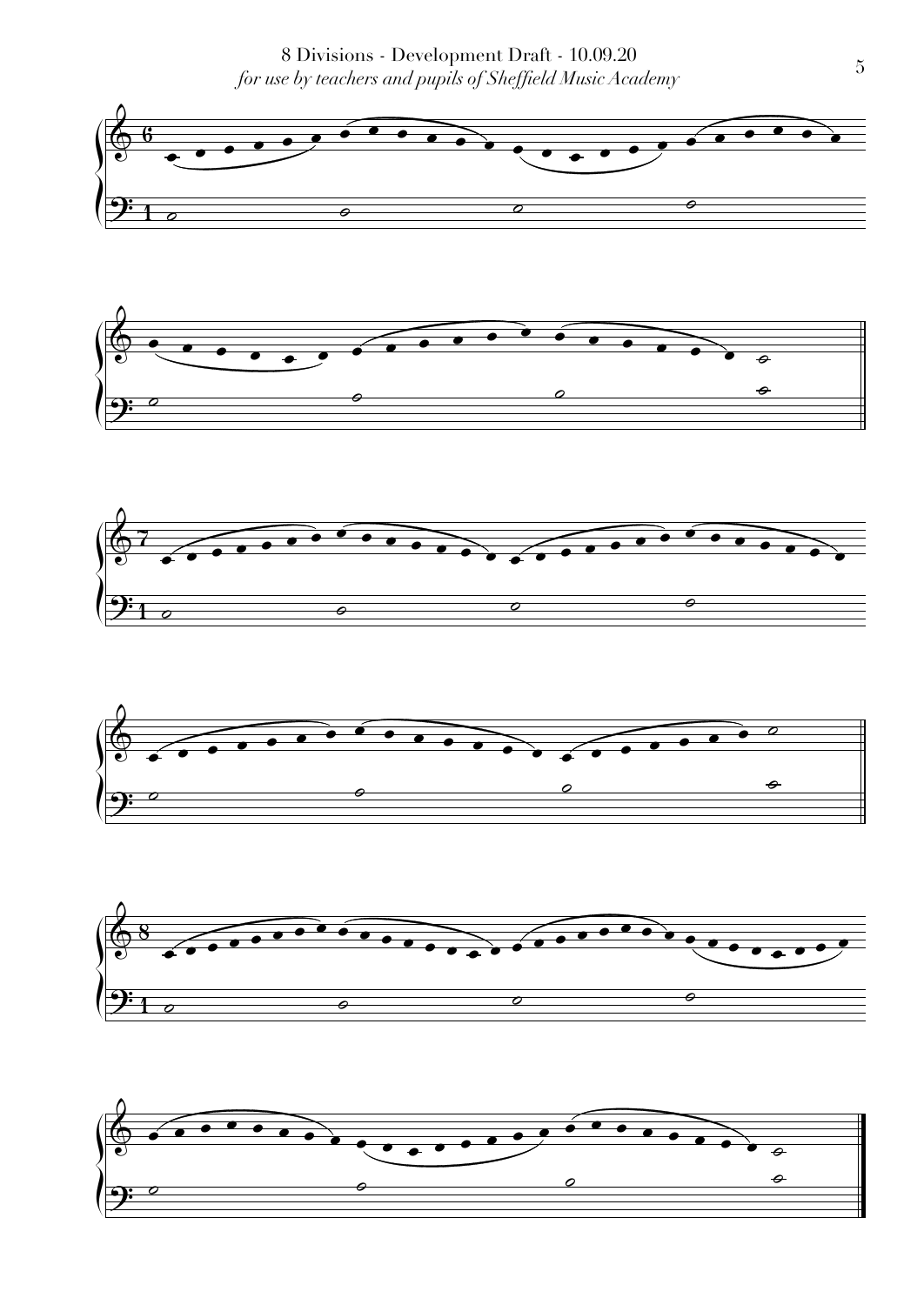EXERCISE 3

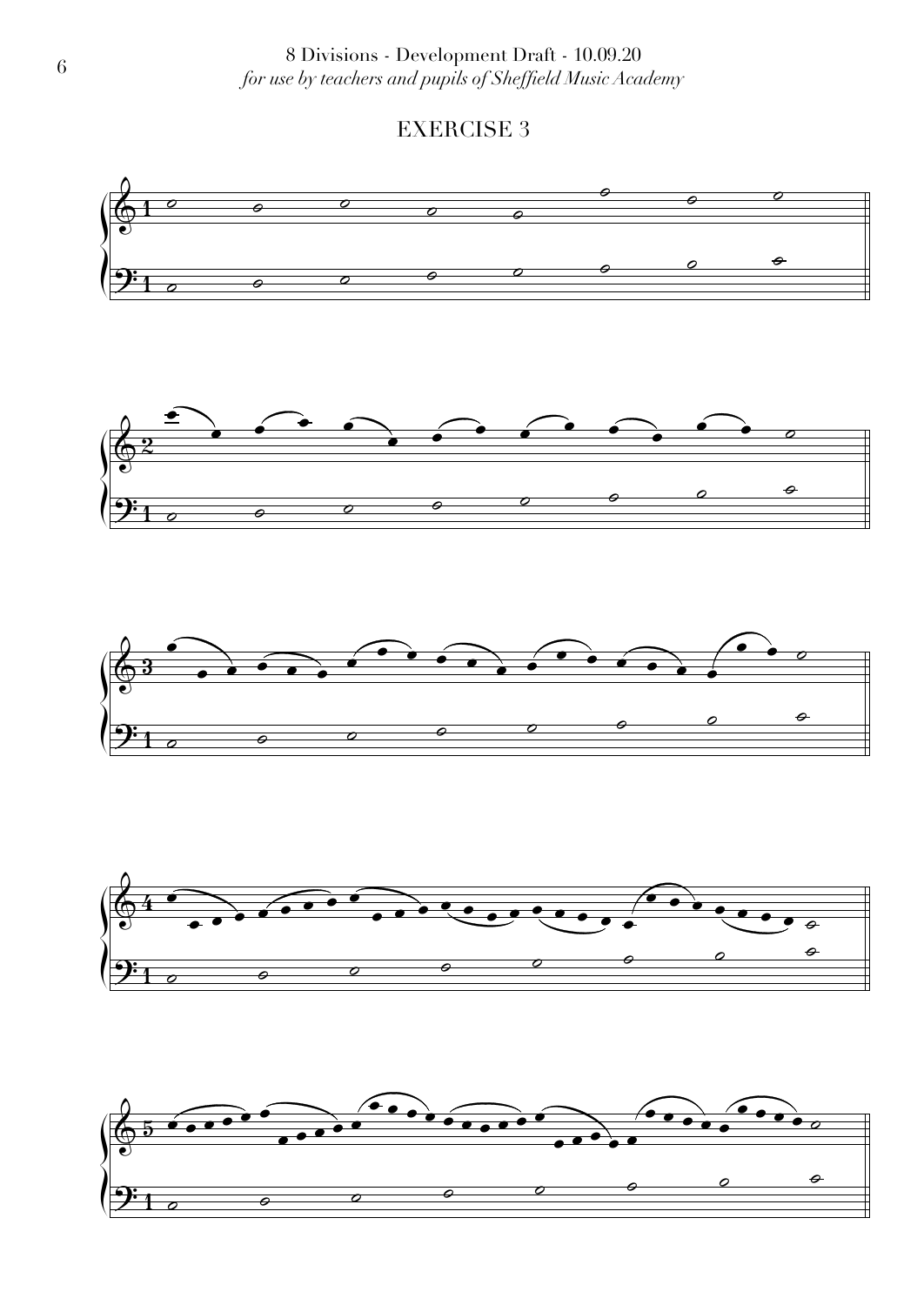